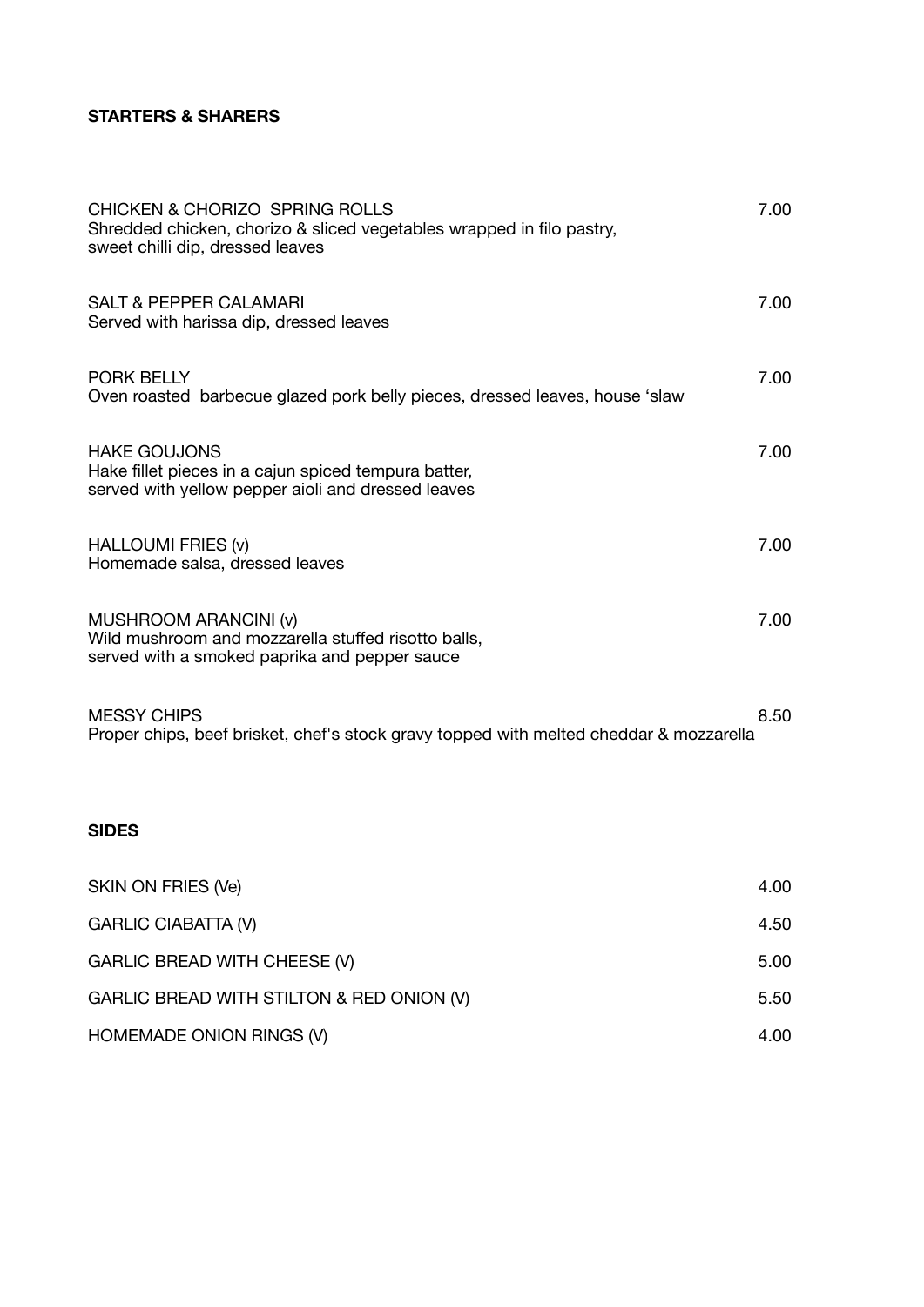### **GRILLS & BURGERS**

All steaks are 28 day aged & served with proper chips, oven roasted tomato, onion rings, field mushroom & petit pois

We recommend our steaks are best served medium rare but please tell your server your preference

| RUMP (8oz)                                                                                                                                                                                                                                      | 18.00 |
|-------------------------------------------------------------------------------------------------------------------------------------------------------------------------------------------------------------------------------------------------|-------|
| <b>HANGER STEAK</b><br>Flash seared hanger cut steak, served medium rare for taste and flavour,<br>served with skin on fries with a drizzled peppercorn sauce                                                                                   | 18.00 |
| <b>GAMMON STEAK</b><br>Chargrilled gammon steak, fried eggs, proper chips, petit pois                                                                                                                                                           | 15.00 |
| <b>SAUCES</b><br>Peppercorn, Stilton, Garlic butter                                                                                                                                                                                             | 3.50  |
| THE HOLTS BURGER<br>Two homemade 4oz beef patties, grilled cheese, streaky bacon, tomato, red onion<br>and crispy lettuce, mustard mayo on a toasted brioche seeded bun,<br>served with skin on fries and dressed leaves                        | 15.00 |
| <b>SALT &amp; PEPPER CHICKEN BURGER</b><br>Chicken breast fillet coated in our special blend of spices, chillies, spring onion,<br>fresh coriander served with chipotle mayo in a toasted bun, proper chips, onion ring,<br>dressed side leaves | 15.00 |
| <b>VEGETARIAN &amp; VEGAN</b>                                                                                                                                                                                                                   |       |
| <b>ORIENTAL BURGER (Ve)</b><br>Vegetables, coriander, chilli, lime leaf & lemon grass, in a sesame, onion & lentil crumb,<br>smashed avocado, toasted bun and with onion ring, proper chips & dressed leaves                                    | 13.50 |
| <b>CHILLI SIN CARNE (Ve)</b><br>Delicious six bean chilli, fresh basmati rice                                                                                                                                                                   | 13.50 |
| GNOCCHI (Ve)<br>Served with a mushroom, garlic and parsley vegan creme                                                                                                                                                                          | 15.00 |
| VEGAN HOT DOG (Ve)<br>Moving mountains vegan hot dog, onions, skin on fries                                                                                                                                                                     | 12.00 |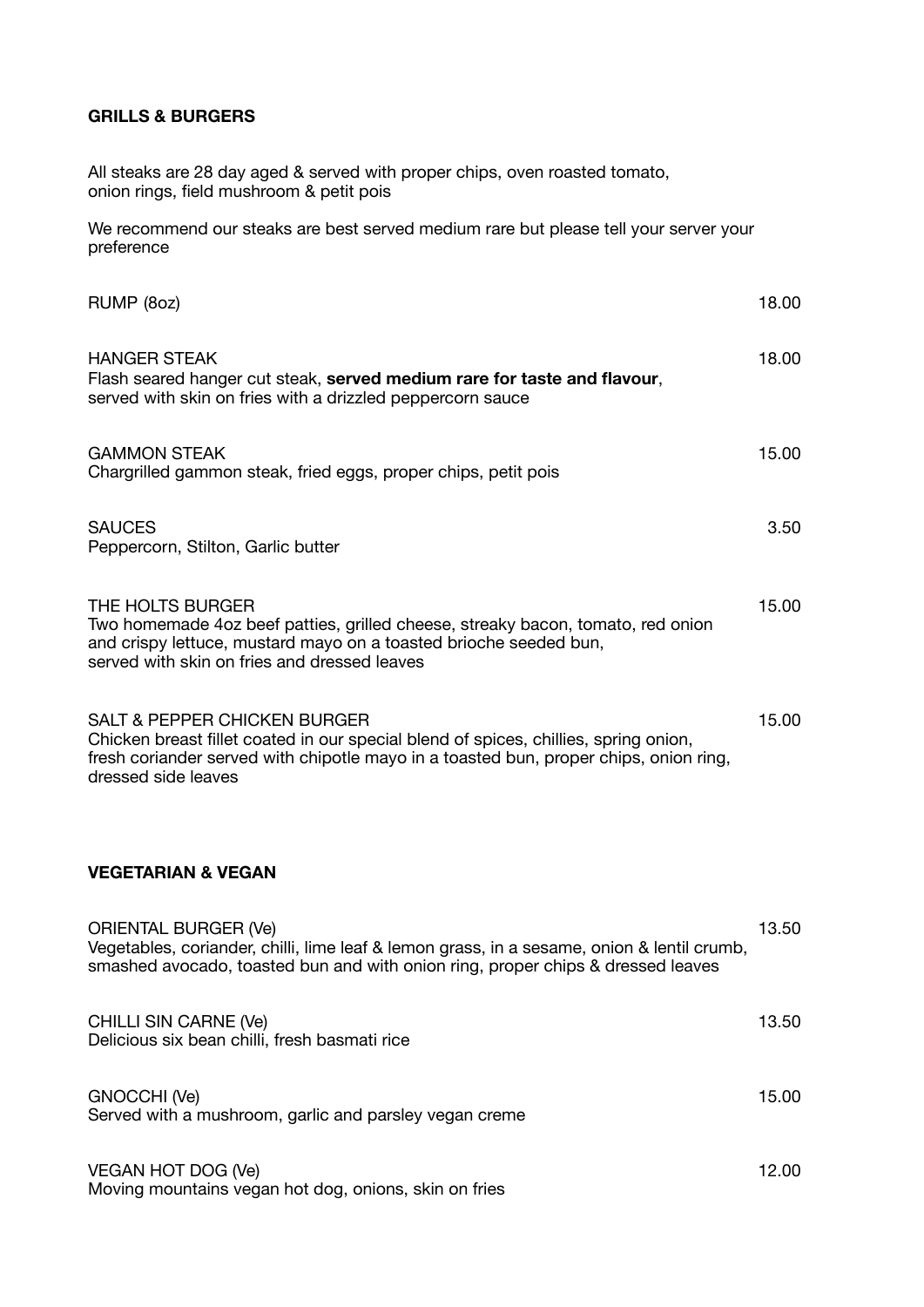## **MAINS**

| <b>FISH &amp; CHIPS</b><br>Fresh cod in our beer batter with proper chips, mushy peas, tartar sauce.                                                                          | 14.50 |
|-------------------------------------------------------------------------------------------------------------------------------------------------------------------------------|-------|
| <b>STEAK &amp; ALE PIE</b><br>Our gourmet individual pie served with proper chips, mushy peas and chef's gravy                                                                | 14.00 |
| <b>HOLTS FAMOUS CHICKEN KEBAB</b><br>Succulent chicken breast marinated in our secret spicy sauce,<br>in a warmed naan with cajun spiced fries, spicy aioli and dressed salad | 15.00 |
| <b>MONKFISH &amp; KING PRAWN THAI CURRY</b><br>Served with coriander infused rice                                                                                             | 16.00 |
| <b>MEATBALLS ARRABIATA</b><br>Homemade meatballs in Arrabiata sauce served over rigatoni pasta<br>Vegan meatballs available as an option (Ve)                                 | 15.00 |
| <b>PAELLA</b><br>Pan fried fresh hake fillet, served on a prawn, chorizo and saffron infused paella                                                                           | 16.00 |
| <b>LANCASHIRE CHICKEN</b><br>French trimmed skin on chicken breast, crushed garlic and parsley new potatoes,<br>vegetable parcel and a creamy leek and stilton sauce,         | 16.00 |
| <b>GNOCCHI</b><br>Gnocchi, served with a creamy pea and crispy pancetta sauce,<br>finished with parmesan shavings                                                             | 15.00 |
| <b>ROASTED PORK BELLY</b><br>Oven roasted rolled pork belly, served with creamy mashed potato<br>and a pancetta and red wine jus                                              | 16.00 |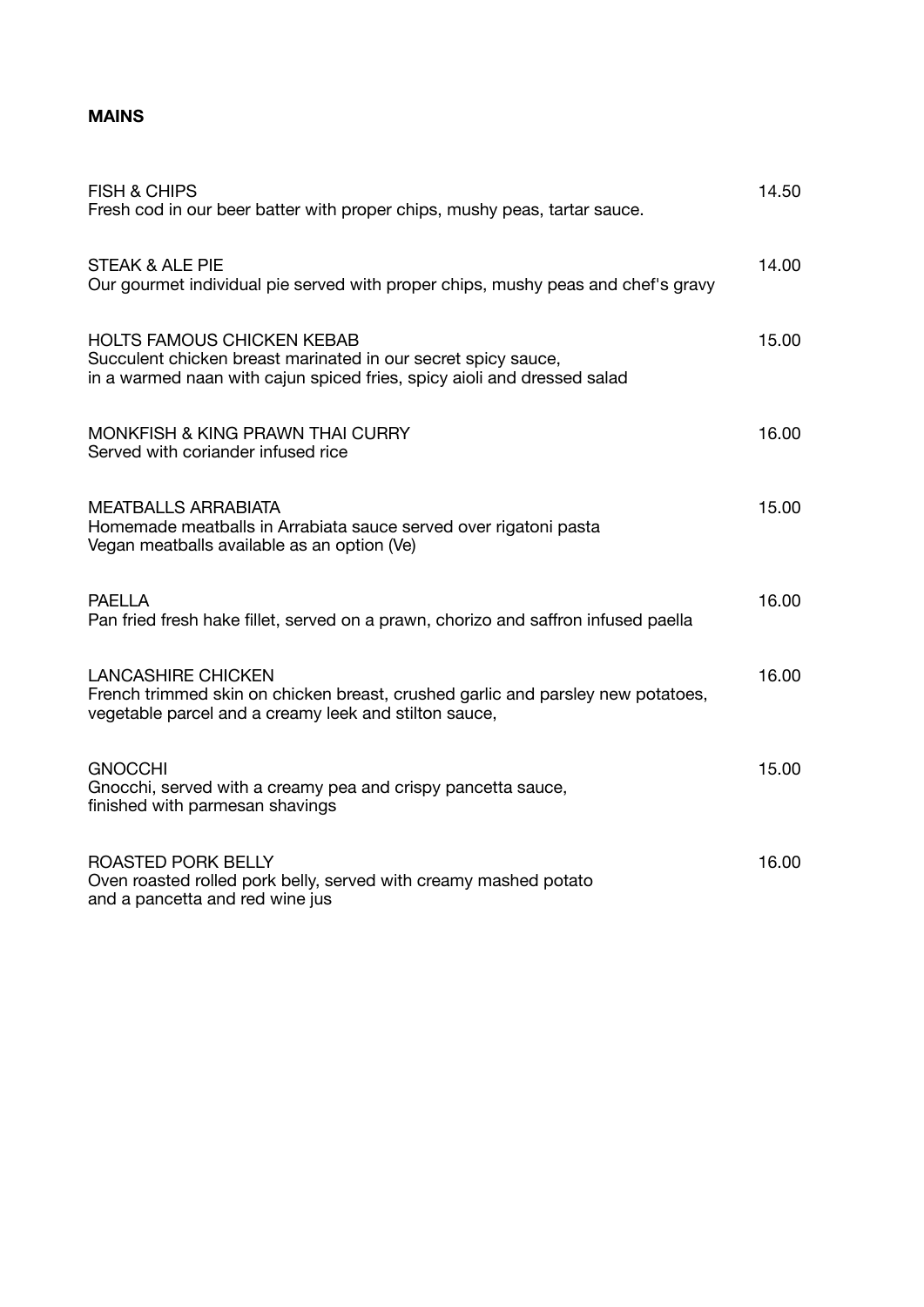#### **SALADS**

| Crispy salad bowl, mixed leaves, red onion, tomato, cucumber.<br>Choose your topping: | 10.00 |
|---------------------------------------------------------------------------------------|-------|
| Rump steak, ranch dressing                                                            |       |
| Chicken & bacon, honey and mustard dressing                                           |       |
| Halloumi (v) sweet chilli sauce                                                       |       |
| Salt & pepper calamari and king prawn, sweet chilli sauce                             |       |

# **CHILDREN'S SELECTION (UNDER 12s)**

| Chicken goujons<br>Served with proper chips, and beans or peas                                   | 6.00 |
|--------------------------------------------------------------------------------------------------|------|
| Fish & chips<br>Smaller version of our fresh beer battered cod, served with garden or mushy peas | 6.00 |
| Breaded chicken burger,<br>Served with proper chips with beans or peas                           | 6.00 |
| Beef burger and chips<br>Served in a toasted bun with proper chips, with beans or peas           | 6.00 |
| Hot dog in a bun, fries                                                                          | 6.00 |
| Cheese & tomato pasta (V)                                                                        | 6.00 |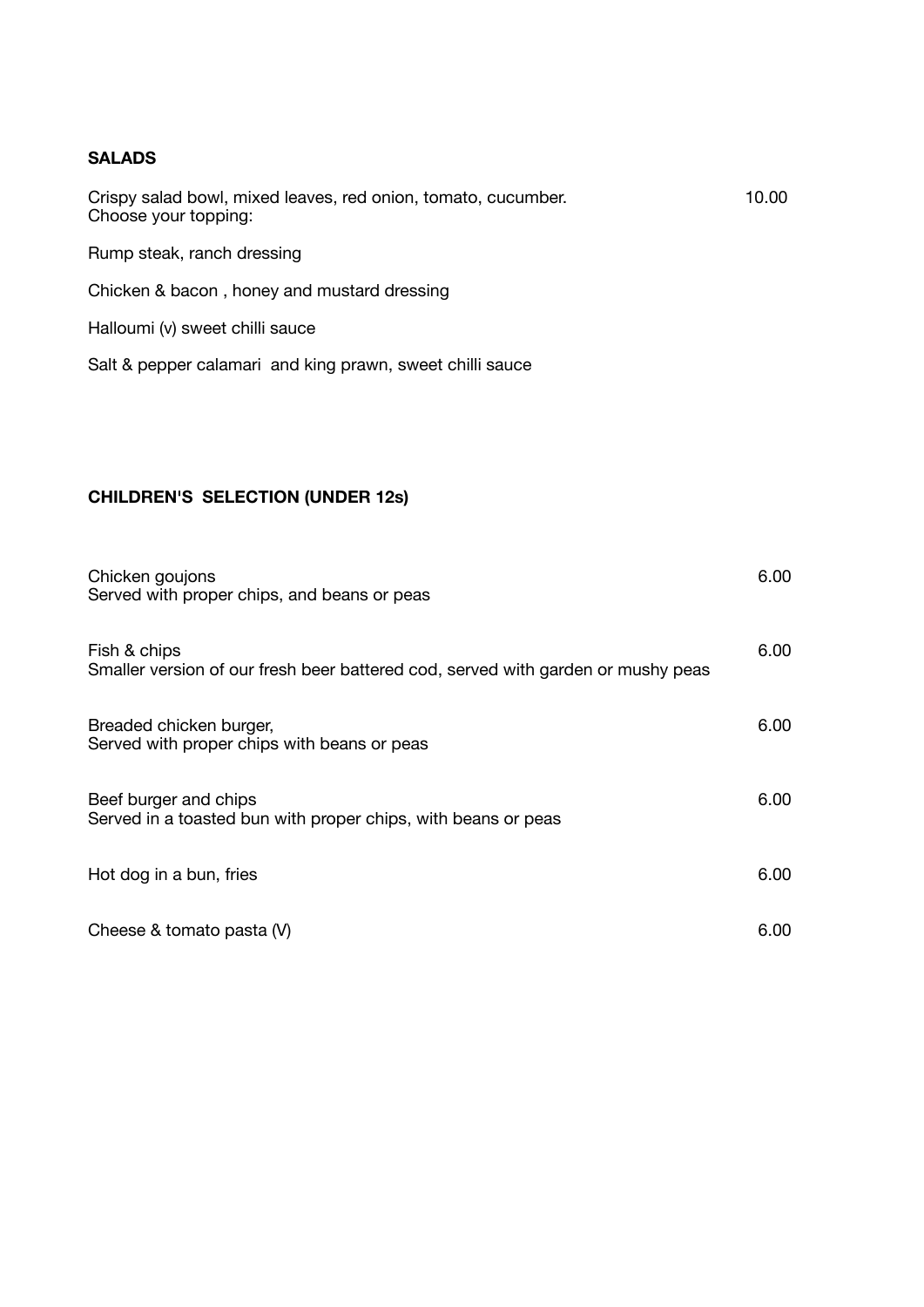### **GLUTEN FRIENDLY MENU**

Whilst we make every attempt to ensure the dishes below are gluten free, please be aware we operate in a small kitchen and flour is present in the kitchen, and that this is not coeliac certified. Please inform us if you wish to order gluten friendly dishes from the list below, as some dishes from the menu will need to be adapted before serving it to you.

### **STARTERS & SHARERS**

| SOUP OF THE DAY (Ve)<br>Please ask for today's selection, gluten free bread                                                                                   | 4.50  |
|---------------------------------------------------------------------------------------------------------------------------------------------------------------|-------|
| <b>PORK BELLY</b><br>Oven roasted barbecue glazed pork belly pieces, dressed leaves, house 'slaw                                                              | 7.00  |
| HALLOUMI FRIES (v)<br>Homemade salsa, dressed leaves                                                                                                          | 6.00  |
| <b>MESSY CHIPS</b><br>Proper chips, beef brisket, chef's stock gravy topped with melted cheddar & mozzarella                                                  | 7.50  |
| SKIN ON FRIES (Ve)                                                                                                                                            | 4.00  |
| <b>FROM THE GRILL</b>                                                                                                                                         |       |
| All steaks are 28 day aged & served with proper chips,<br>oven roasted tomato, field mushroom & petit pois                                                    |       |
| We recommend our steaks are best served medium rare but please tell your server your<br>preference                                                            |       |
| RUMP (8oz)                                                                                                                                                    | 18.00 |
| <b>HANGER STEAK</b><br>Flash seared hanger cut steak, served medium rare for taste and flavour,<br>served with skin on fries with a drizzled peppercorn sauce | 18.00 |
| <b>GAMMON STEAK</b><br>Chargrilled gammon steak, fried eggs, proper chips, petit pois                                                                         | 15.00 |
| <b>STEAK SAUCES</b><br>Stilton, peppercorn, garlic butter                                                                                                     | 3.50  |